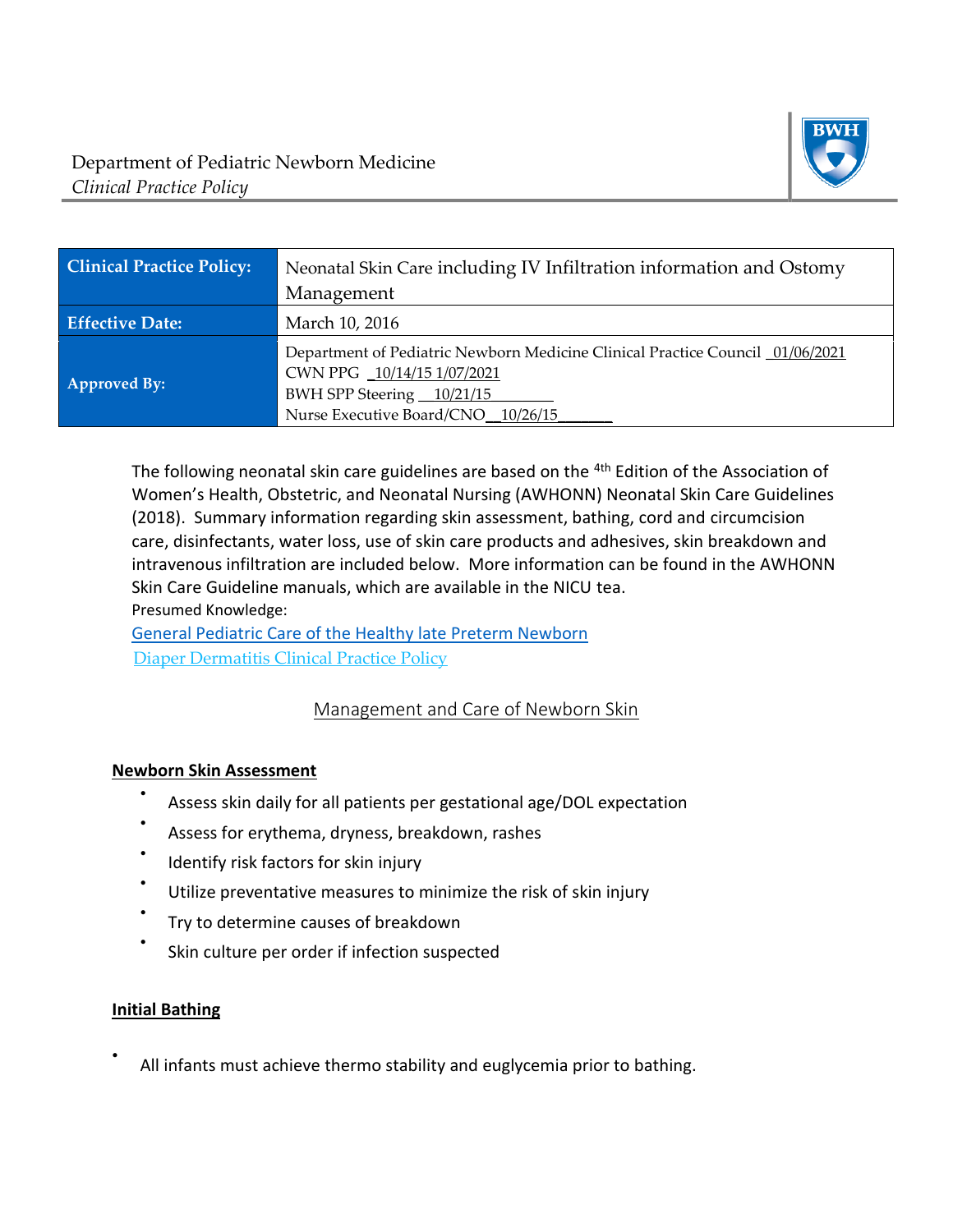- < 32 weeks gestation: use warm sterile water to cleanse and ensure complete dryness of the infant after achieving thermal & cardiorespiratory stability.
	- Warm tap water with a minimal amount of neutral pH or slightly acidic cleanser is adequate.
		- Point of emphasis: Adding more cleanser creating more suds to the water may increase the pH(creating an alkalotic solution) which could impact the skin's natural acidic pH.
	- **■** If an infant is to be placed in humidity in an incubator, a warm sterile water sponge bath should be attempted to prevent bacteria growth within the isolette environment.
	- $\circ$  <37 weeks gestation: Delay bathing until  $\sim$  24 hours of age.
	- o Full term: Delay bathing until at least 6 -24 hours of age.
	- Universal precautions, gloves must be worn
	- Immersion bathing is preferred for late preterm and term newborns.
	- Leave vernix on the infant's skin
	- Bathing guideline for infectious diseases[: Care of Infants of HIV Positive Mothers](https://www.bwhpikenotes.org/Departments_Centers/NewbornMedicine_NICU/documents/Infant%20w.%20HIV%20positive%20mother,%20FINAL.pdf)
	- Parental preference on deferring initial bath in hospital can be honored, in situations requiring circumcisions, cleansing at the site will be performed per policy.

## **Routine Bathing**

•

- Limit bathing to every few days, shampoo 1-2 times/week
- Use neutral pH or slightly acid cleanser, daily soap bathing is discouraged
- Avoid rubbing; rinse with soft cloth and pat dry
- Less than 32 weeks, use warm water only in the 1<sup>st</sup> week

## **Immersion Bathing**

- Water depth approximately 5 in. or enough to cover infants' shoulders
- Swaddled bathing may be done fully immersed or additional comfort measures can be implemented to reduce stress and maintain body temperature during bathing.
- Bath water temperatures should range from 38\*-40\*C = 100\*-104\* F
- Immediately dry and wrap infant in warm blankets when bath completed

## **Cord Care**

- Keep cord area clean and dry
- Keep diaper folded and under cord to allow drying
- Cleanse with water if cord becomes soiled with urine/stool
- Bathing does not delay cord healing or increase infection rates in healthy term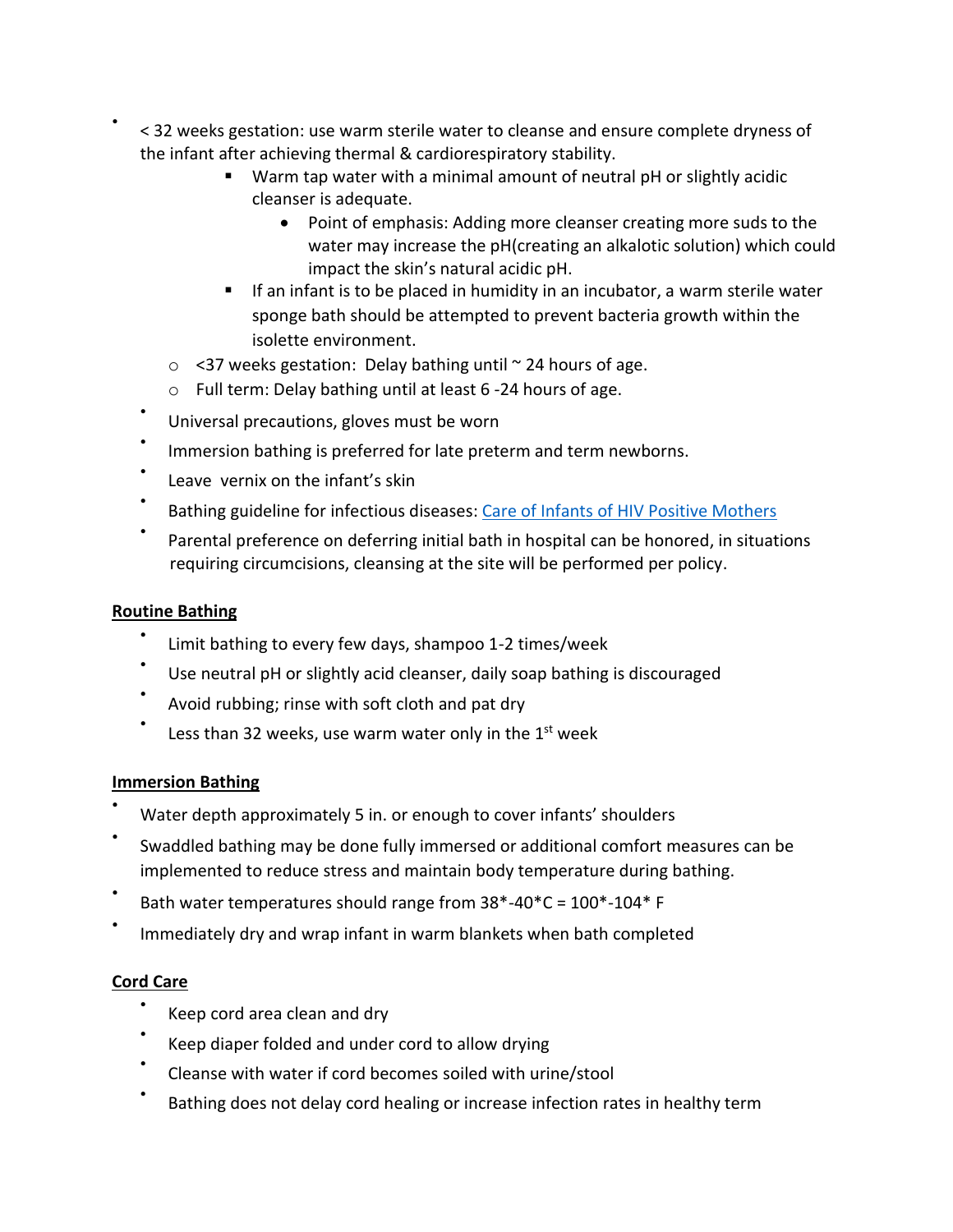newborns.

#### **Circumcision Care**

- If able, a preprocedural bath is desirable.
	- Cover circumcised penis with generous amounts of petroleum or petroleum gauze which helps heal as well as protects the site from adhering to the diaper.
	- If Surgicel® has been applied, let Surgicel® fall off without removal
	- Clean site with water only for 3-4 days
	- No immersion baths for 3-4 days post procedure

#### **Disinfectants**

•

Please refer to: [NICU/SCN B.1 Arterial and Venous Blood Sampling](file://///Cifshd/homedir$/Policy%20Updates/1581142554.7664_49911.pdf)

- Povidone iodine OR alcohol to disinfect before invasive procedures
- Remove prep completely with sterile water or NS post procedure
	- Avoid isopropyl alcohol in combination with povidone/chlorhexidine

**\*note: povidone iodine and chlorhexidine should never be used together.** 

#### **Transepidermal Water Loss**

Please refer to: [NICU H.2 Humidty in the Giraffe Omnibed](https://hospitalpolicies.ellucid.com/documents/view/3208?product=policy)

- The risk of heat & fluid losses are high in premature infants born less than 30 weeks
- Measure humidity regularly in first weeks of life
- Humidity may be ordered at 80-90% for the ELBW population and should be maintained for the 1<sup>st</sup> week of life.
- Humidity should be gradually decreased by 5-10% q 12 hours until 50% is reached. 50% humidity should be maintained until the infant is 30-32 weeks post conceptual age depending on skin assessment and team discussion.
- Humidity can again be weaned by 5-10% q 12 hours approximately 2-3 days prior to planned discontinuation by team.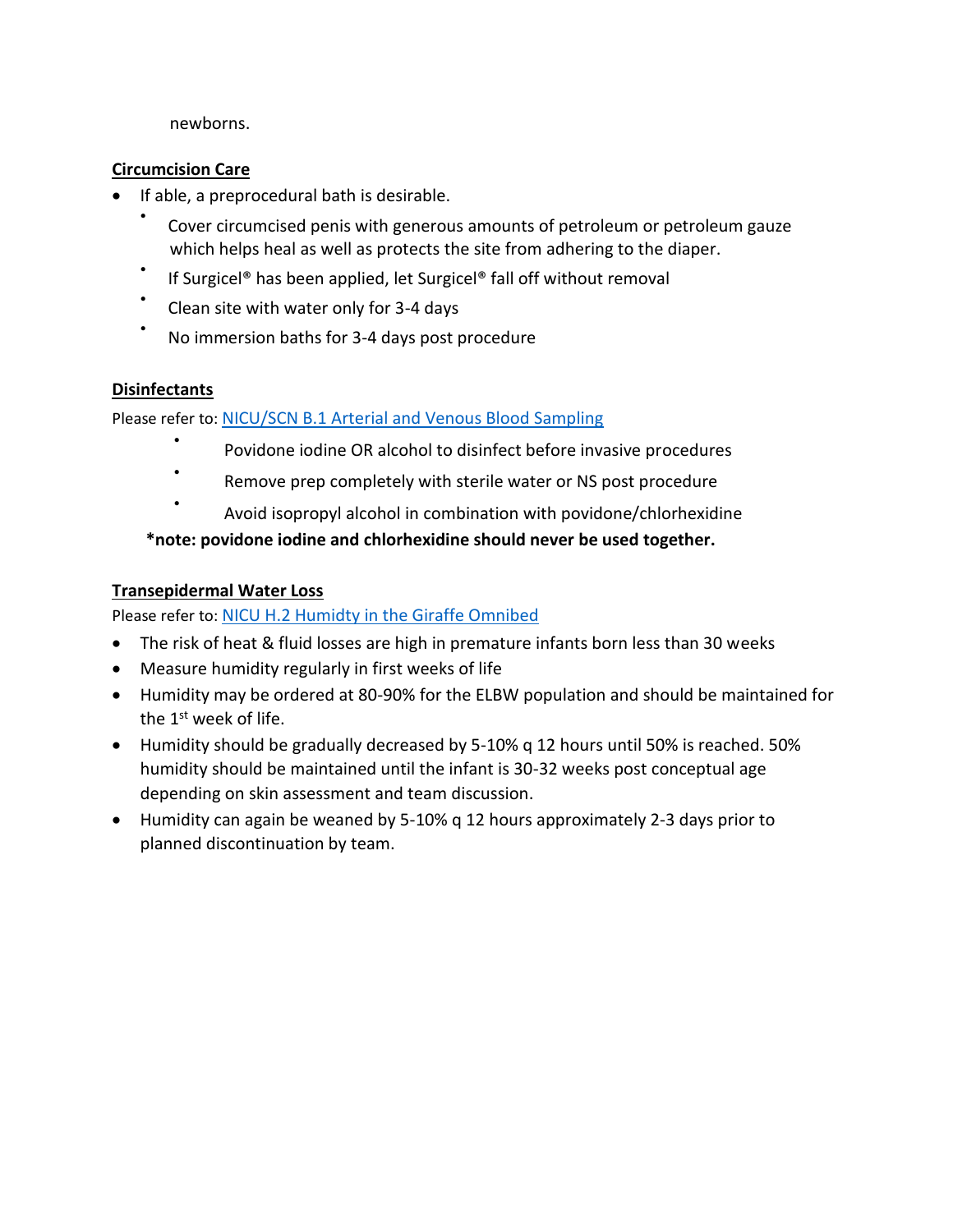## Skin Care Products and Adhesives

#### **Products**

•

Skin barriers include hydrocolloid and/or silicone products

- Hydrocolloid/pectin-based products include but are not limited to:
	- o DuoDERM®
	- o NeoHold ™
	- o Cannulaide®
- Silicone products include but are not limited to:
	- $^{\circ}$  Mepitac® = Soft silicone tape
	- $^{\circ}$  Mepitel® = Contact layer w/ lg pores
	- $^{\circ}$  Mepilex $^{\circ}$  Lite = Absorbent thin foam dressing
	- <sup>o</sup> Mepilex border lite® = self-adherent thin bordered foam dressing.

#### **Adhesives**

- Apply skin barrier prior to adhesive use
- Use all adhesives sparingly and remove on a horizontal plane(L-R)
- Remove polyurethane transparent dressings (Tegaderm™) slowly on a horizontal plane that is parallel to the skin surface with a stretching motion
- DO NOT use silicone tapes to secure silicone lines EXCEPT nasal cannulas
- Double back tape to secure PIV to IV board or use silicone tape
- Utilize hydrocolloid barriers for better molding as a platform
- Hydrogel adhesive EKG or limb leads or monitor VS through arterial lines if the infant's skin is unable to maintain leads due to incomplete formation.
- Avoid solvents, bonding agents, minimize ALL adhesive bandages
- Remove adhesives slowly with NS pads or water-soaked gauze
- Optional mineral oil(MCT) for removal of adhesives unless re-taping
- ALL adhesive bandages should be avoided/used minimally after blood draws to cover minimal skin surface area. An alternative to a bandaid is using a silicone product including but not limited to Mepilex border lite®.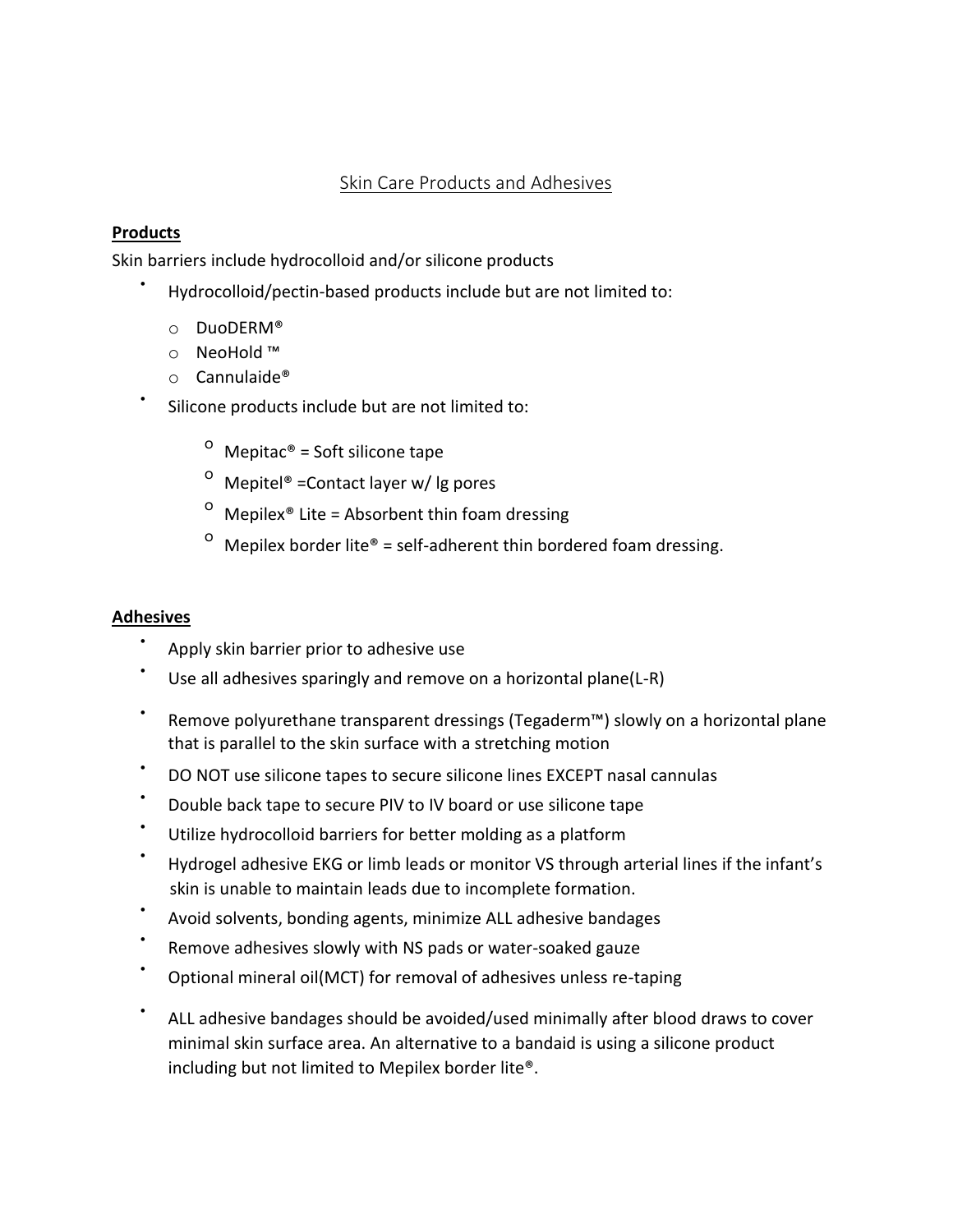## Skin Breakdown: Prevention and Treatment

#### **Prevention**

- Gelled mattresses/pads, Zflo positioners when disposition requires, cotton surfaces
- Skin barrier/transparent dressings to prevent friction injury
- Petrolatum/zinc to groin and thighs can reduce urine irritation
- Hydrocolloid barriers/silicone beneath NPCAP around nares and upper lip
- Alcohol free skin barriers beneath tape securing endotracheal tube
- Apply skin barrier to surrounding ostomy skin before appliance application
- Assess skin under medical devices frequently (q  $1 - 4$  hours) w/ rotation of pressure points secondary to medical device use.
- Assess wound state of skin breakdown (homeostasis, inflammation, proliferation/repair, maturation/remodeling)
- Use moist occlusive healing product (Mepitel®)

\*For pigmented skin, careful protection strategies should be considered to prevent stripping of pigmentation on the infant's face. Carefully removing any adhesives properly and adding any barrier ointments as appropriate.

## **Potential Causes for Skin Breakdown**

- **Mechanical:** Adhesive removal, abrasions/friction, pressure sites
- **Thermal:** cooling blankets or warming devices (mattresses/heal warmers)
- **Chemical:** diaper dermatitis, irritant cleansing solutions, extravasation injury
- **Congenital:** epidermolysis bullosa
- **Infection**
- **Vascular compromise**: large hemangiomas, thromboembolic event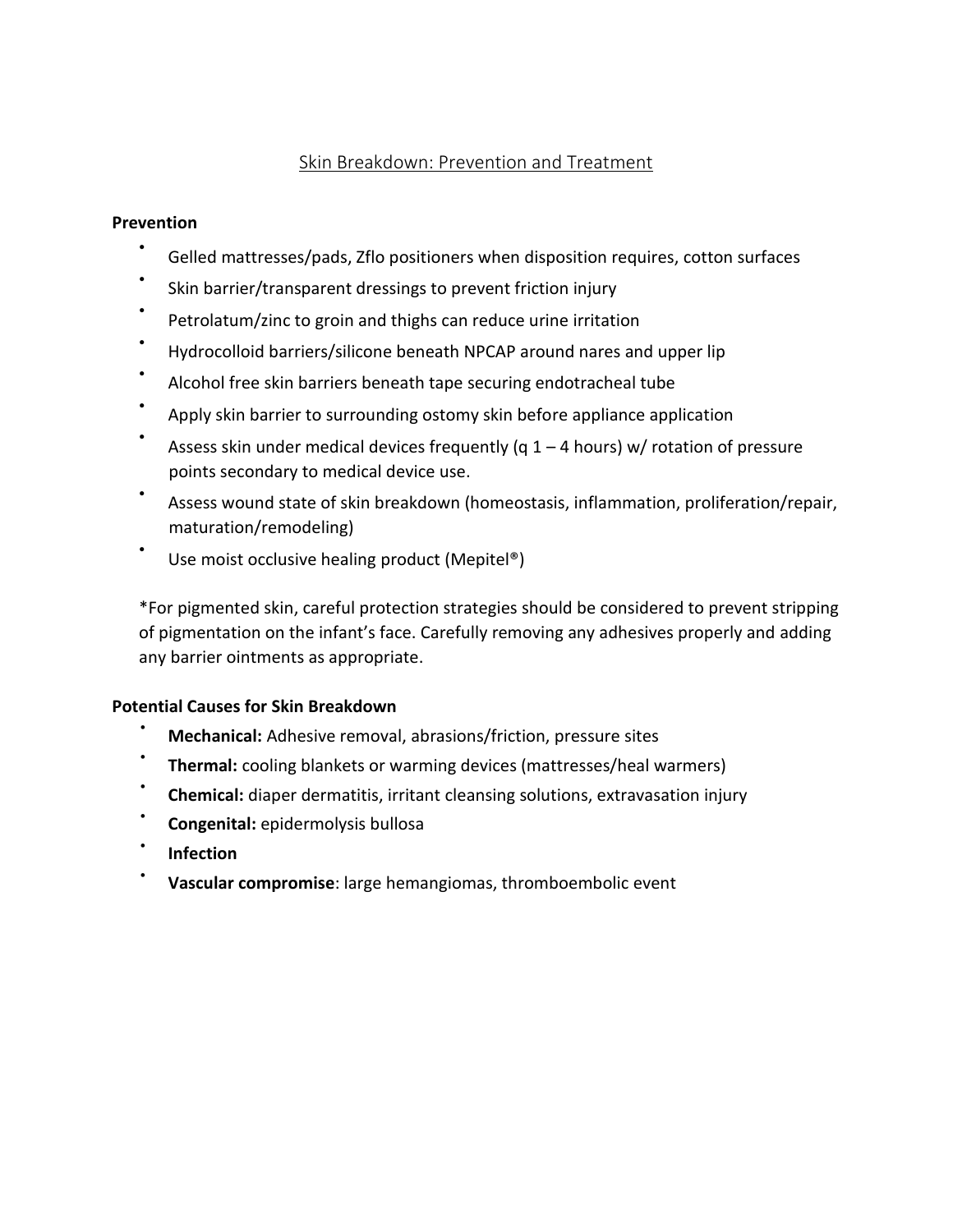## Intravenous Infiltration: Prevention and Treatment

#### **Prevention**

- Use insertion devices covered with plastic or silicone catheters
- Avoid IV placement in areas difficult to immobilize when possible
- Use transparent adhesive and arrange tape so that insertion site is visible at all times
- Use gauze/silicone tape beneath heavy plastic appliances to avoid pressure
- Visualize site at least every hour:
	- <sup>o</sup> Touching: site should feel soft, warm, dry
	- o **Looking**: Site visualized, clean/dry, without redness, no evidence of swelling
	- $\overline{0}$  **Compare:** Limb should be same size as other limb, equal capillary refill equal bilaterally, equal skin temperature
- When using an arm board, prevent obstruction of venous return by placing the tape loosely over bony prominences and do not completely encircle the extremities with tape.

## **Treatment**

- Stop infusion
- Elevate site
- Cover with absorbent silicone wafer (Mepilex® Lite)
- Administer therapeutic agents/antidotes per order (LIP can either use the puncture technique or can inject hyaluronidase)
- Discourage application of silver sulfadiazine

\*\*Do **NOT** apply heat or cold to the site\*\*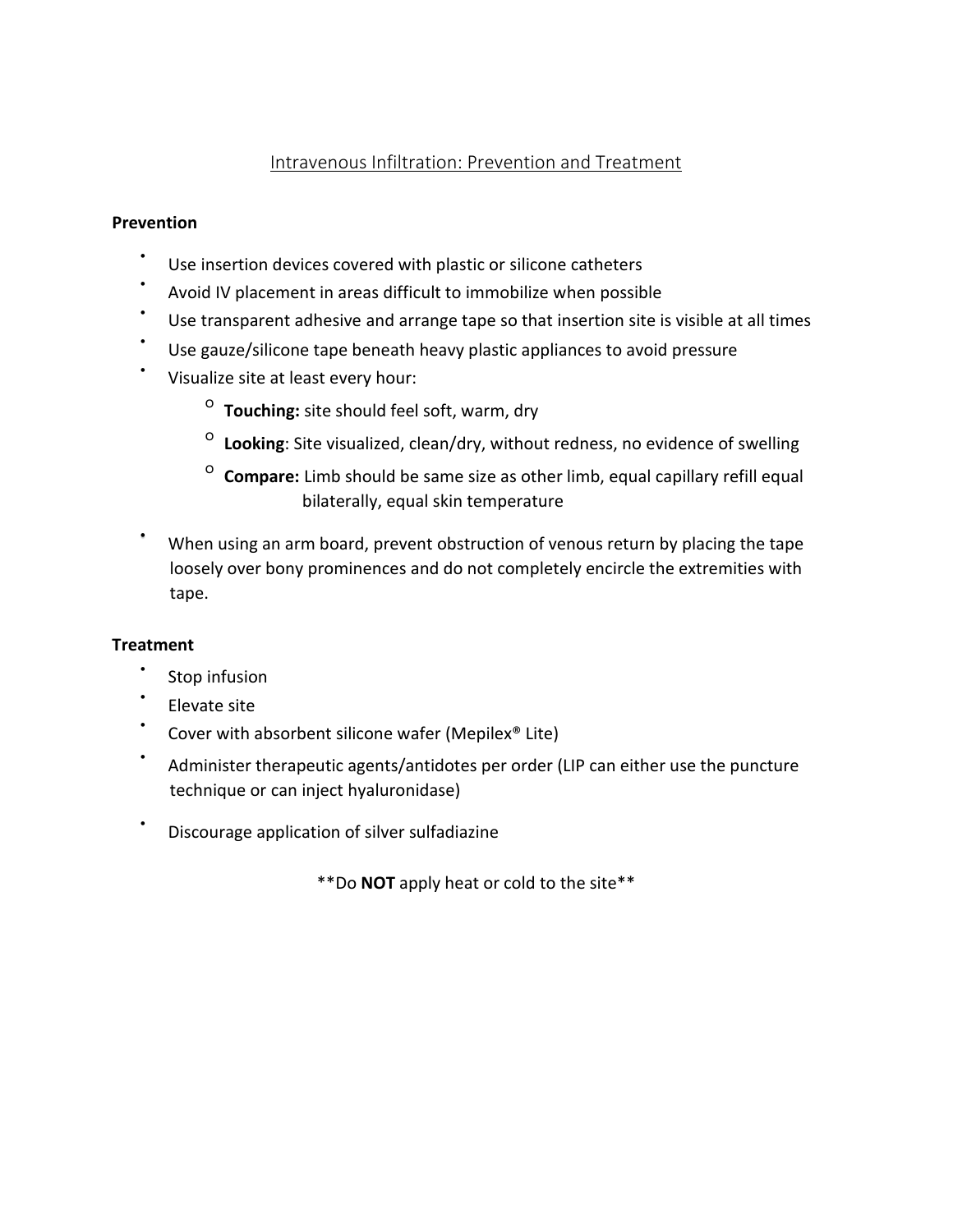## Intestinal Ostomy Care

#### **General information**

- The type of ostomy is determined by site of intestinal diversion and included jejunostomy, ileostomy, and colostomy and should be documented in the EHR. This information can be found in the surgical notes provided by BCH.
- Configurations may include an end stoma (Hartman's pouch), double barrel (functioning stoma with mucous fistula), or loop stoma.
- Management of appliances is often challenging due to proximity of stoma to umbilicus/groin and the rounded abdomen of the infant and therefore consistent application and plan for appliance changes is imperative to protecting and maintain the surrounding skin of the ostomy.

#### **Routine care practices**

•

•

•

•

- **Primary goal:** to prevent the contact of output from ostomy onto infant's skin.
	- o The optimal way to promote healing and maintenance of skin integrity is to create a regimen customized to each infant that is followed by all caregivers. This can be created and posted at the bedside for consistent practice by all.
- **Timing of appliance changes** may vary based on clinical scenarios. The wafer and pouch should be changed if the following are encountered:
	- o Whenever the ostomy appliance is leaking. Patching with tape or other items is not recommended.
	- $\circ$  If "melting" is noted on the wafer after the appliance is removed, this indicates that the appliance needs to be changed more frequently.
	- $\circ$  Consider emptying the appliance when 1/3-1/2 full of if full of air to minimize detachment.
	- o Small holes or cuts into the bag/appliance to allow gas to escape are not permitted. The bag should be opened at the bottom regularly to help gas to escape. Changing the integrity of the bag by cutting or placing a small hole causes leakage of gastric contents.

## • **Gently cleanse the area**.

- $\circ$  Use a soft cloth with warm water to loosen any barrier paste or adhesive.
- o The stoma area may be gently cleansed with a soft cloth and water.
- **Assess skin integrity.**
	- $\circ$  A skin barrier powder can be applied to weepy areas prior to placing the appliance to absorb moisture and protect the peristomal skin.
	- $\circ$  If fungal infection is suspected on the peristomal skin, apply antifungal powder (with appropriate physician order) and then cover with skin protectants.
- **Apply an appropriately sized appliance.**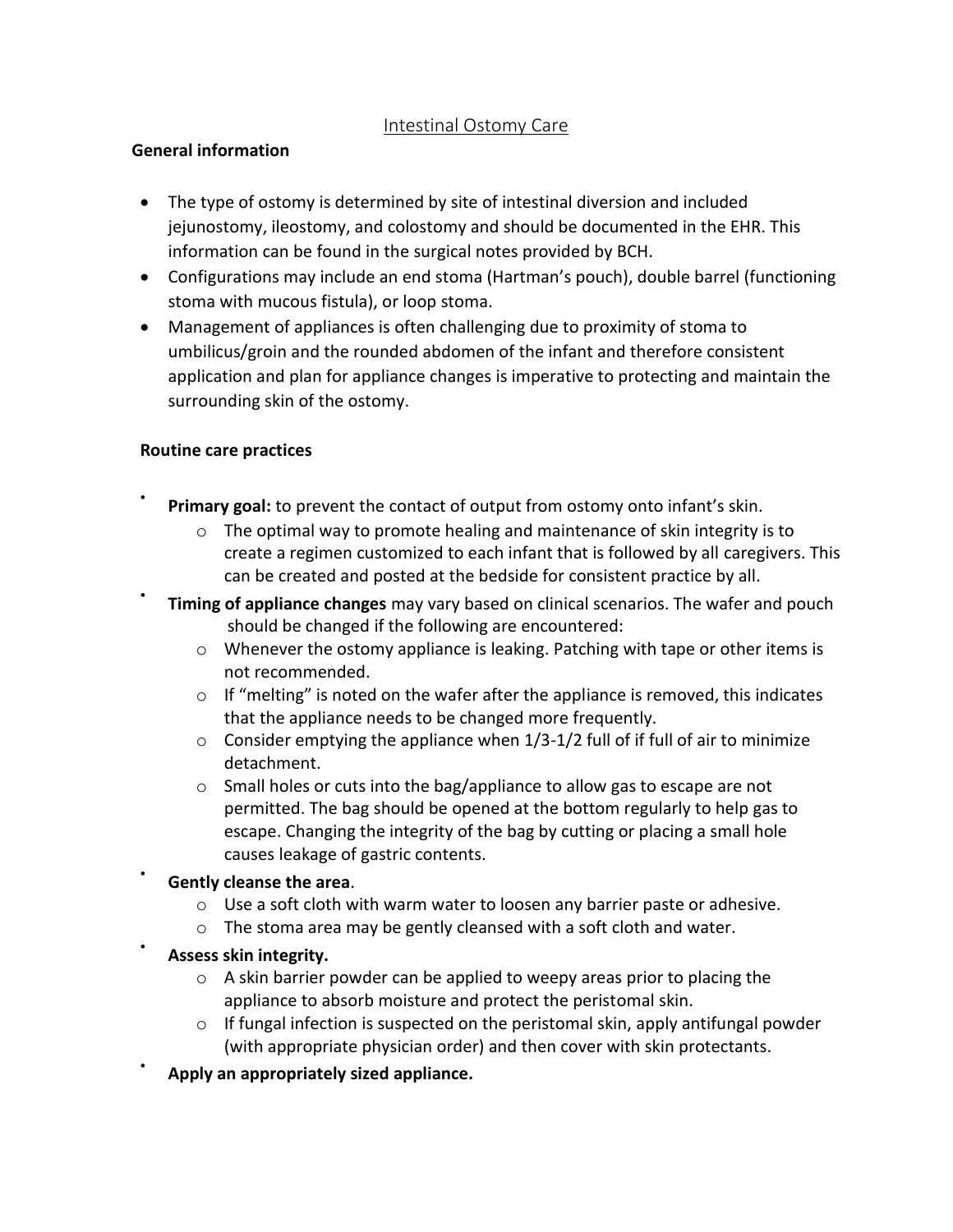- $\circ$  Minimize touching any areas of products that will have direct contact with peristomal skin.
- $\circ$  Warming the appliance wafer by hand prior to removal of the adhesive backing may help with adherence.
- $\circ$  A template of the appropriately sized opening to cut into the wafer should be available to all team members.
- o The determined appropriate opening should be traced onto the wafer to then be cut into an opening to fit over the stoma as well as cutting adjustments to the size of the wafer to accommodate the abdomen/groin.
- o The opening in the wafer should sit snuggly around the base of the stoma. The opening should not be too tight compressing the base of the stoma nor too large so that output will come in contact with unprotected skin.
- $\circ$  A thin line of barrier paste can outline the opening cut into the wafer. Too much barrier paste can be difficult to remove from the skin later on.
- $\circ$  The thin paste is used to secure the wafer around the stoma to the patient's abdominal skin.
- $\circ$  Once the wafer is secured over the stoma onto the skin, the bag/appliance can be applied to sit directly onto the wafer.
- To monitor initial stool output, cotton balls may be placed within the appliance.
- Continue to monitor stoma appearance-evaluating for color/perfusion, any signs of excoriation, protrusion changes/prolapses or retractions, as well as signs or symptoms of infection.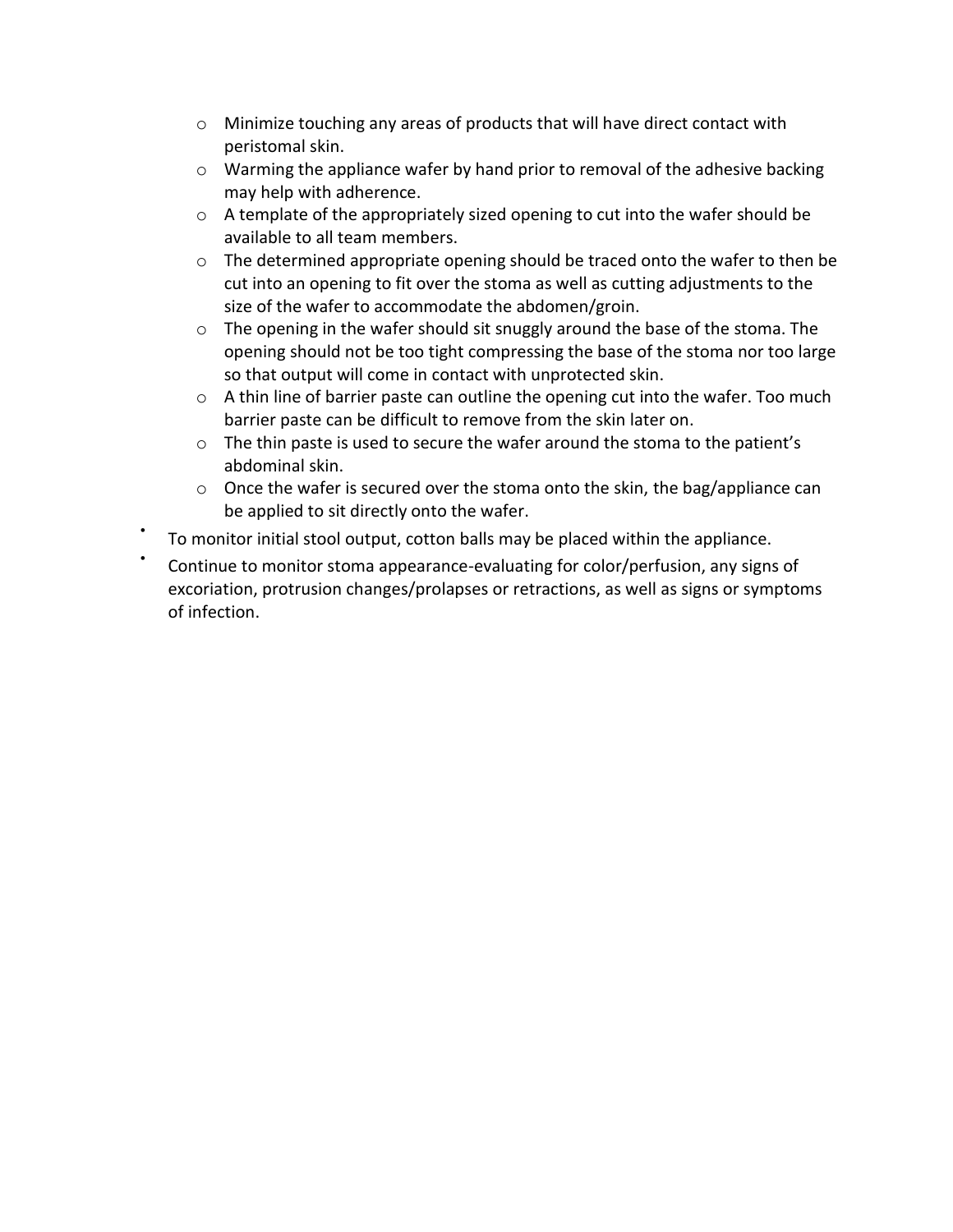# **Appendix 1:**

## **Sample Ostomy Bedside Care Plan:**

- All supplies can be placed in a gray bin with the patients ADT label on it at the infant's bedside including stoma paste, stoma powder, large wafers, ostomy bags, and template that can be used to cut the wafer and bag to accommodate the stoma.
- If patient's ostomy bag is leaking at any point, an **entire bag change is warranted.**
- Using additional stoma paste can be abrasive to the skin and can be difficult to remove. Please only use stoma paste to define the inner cut circle to adhere to the skin, not to patch small areas of leakage.
- If the bag needs to be vented, please open the valve at the bottom to remove excess gas. No manipulation of the bag should be done to allow venting as this can cause leakage of stool inadvertently causing additional skin exposure to acidic stool.

## **Step 1: Prepare your supplies:**

- ✓ Create a template cutting out the size appropriate for the stoma and date it to ensure the team is aware of the most recent fitting template.
- $\checkmark$  Trace the stoma size using the stencil onto the wafer.
- $\checkmark$  Cut the stoma circle w/ a blade (careful!) to secure clean lines.
- $\checkmark$  Warm the wafer b/t two heel warmers to help increase its moldability to the skin.
- $\checkmark$  Use the syringe of stoma paste to provide a clean line of paste to the inner circle of the wafer where it will be placed over the stoma and help secure the wafer to the skin.





Inner stoma circle has a clean line of stoma paste applied. The edge of the wafer can also be slightly cut to fit appropriately on patient's abdomen/groin.

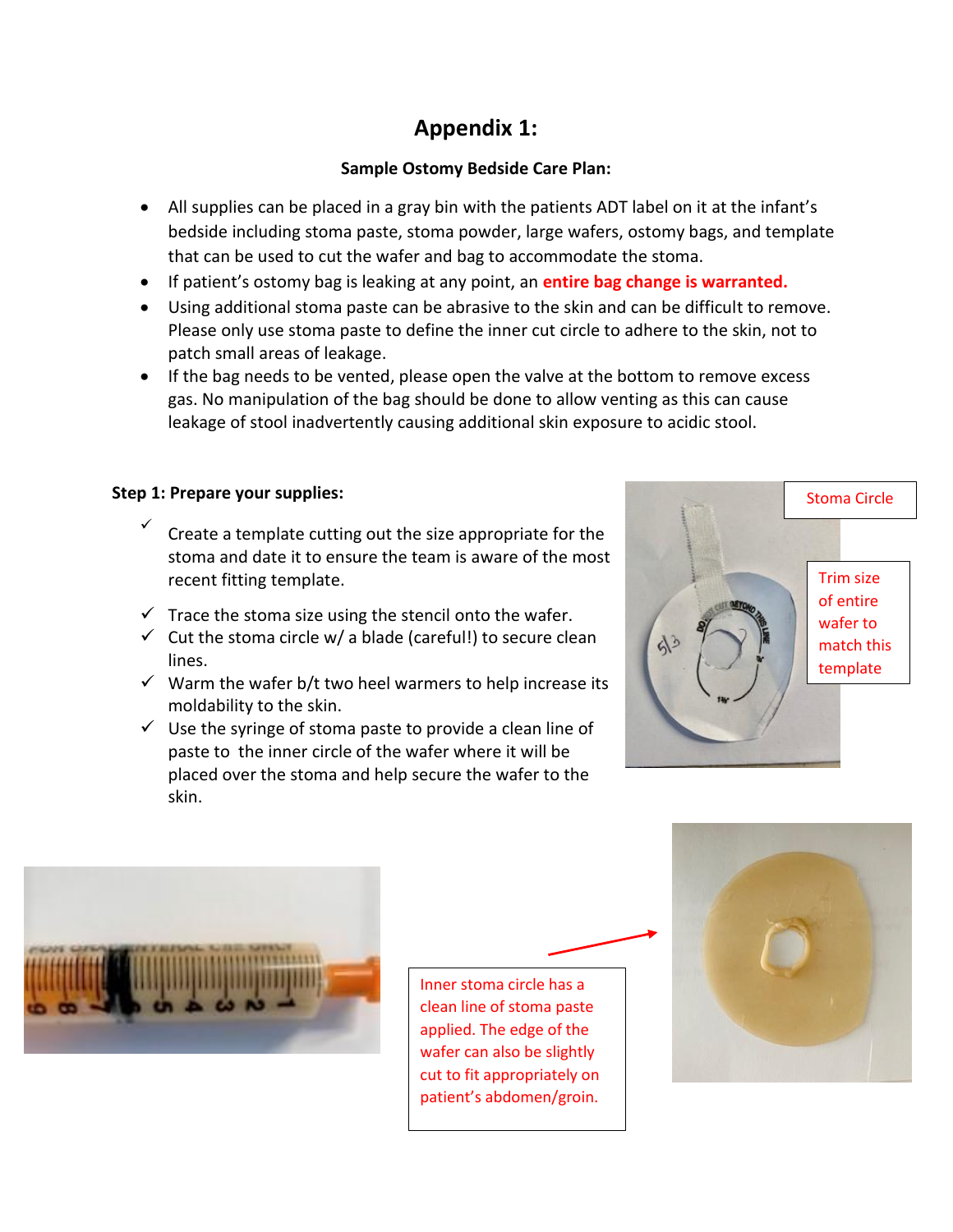#### **Step 2: Prepare patient for the ostomy bag change:**

- $\checkmark$  Place face cloths, white pads, or wipes around his stoma site to catch any stool that may be expressed during the bag change to ensure a clean area.
- $\checkmark$  Have warm water and wipes available to cleanse the stoma site.
- $\checkmark$  If there is any excess stoma paste noted on the skin, MCT oil or cavilon swabs are helpful in removal.
- $\checkmark$  Inspect the stoma for its color, perfusion, protrusion, and surrounding skin for any breakdown.

#### **Step 3: Place new wafer and ostomy bag onto the stoma site:**

- $\checkmark$  On clean, dry skin place the wafer w/ the stoma circle cut out that has been lined w/ stoma paste directly over patient's stoma. The opening of the wafer should fit snugly around the stoma without adding any pressure to the base of the stoma or having any excess space b/t the cut out and the stoma, exposing abdominal skin.
- $\checkmark$  Using gentle pressure, carefully mold and press the wafer to patient's abdomen.
- $\checkmark$  If stool is expressed, use a clean wipe to cleanse the area prior to attaching the ostomy bag.
- $\checkmark$  Remove the stickers from the back of the ostomy bag and carefully place the ostomy bag over the stoma so that it is aligned and adhered to the wafer. Use gentle pressure to ensure the entire bag is securely fastened to the wafer.



- $\checkmark$  Syringes can be placed on the valve of the bottom of the bag to extract stool to ensure accurate I & Os. If the bag is patched without being fully changed, stool leaks into patient's diaper mixing w/ urine and causes an inability to precisely calculate the infant's fluid/nutritional needs.
- $\checkmark$  The ostomy bag can be rotated so the opening is either to the left or right of the stoma with bag changes.

## **Please reach out to patient's primary team if this plan requires updating based on the infant's growth or stoma changes.**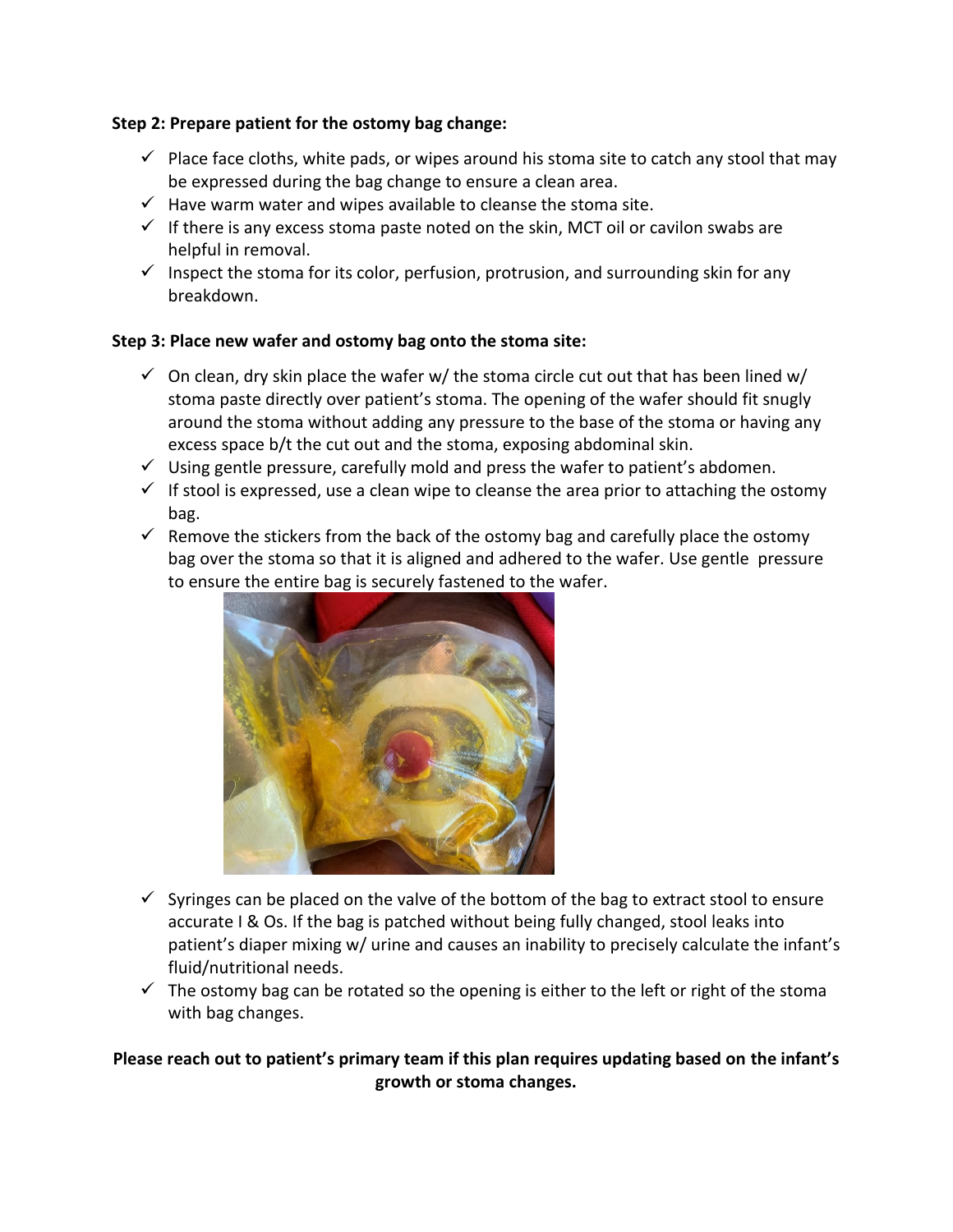# **Appendix 2:**

## **NICU Skin Care Products**

Mepitac  $\mathcal{D}$  (tape) Not on tubes directly (silicone on silicone does not hold)

- Coat oximeter probes
- Under IV catheter hubs
- Knees and elbows seen with neonatal abstinence agitation (with stripe lines up and down)
- Any friction burn area

Mepitel ® One (honey comb silicone dressing) this is tacky not adhesive

• Over excoriations (ankles, neck) can view wound through weave and treat with ointments

Mepilex Lite ® (padded dressing) - layered with tegaderm, absorbent middle layer, silicone layer on baby

- Over wounds to wick away exudates
- IV infiltrates to draw fluid from beneath the skin
- Occiput wounds to pad and wick away exudates

Mepilex border lite ® silicone bandaid - middle padded with silicone tape surrounding it

• Any of the above with advantage of silicone adhesive border, good when cut to fit as heel stick band aid

Oil Emulsion - smooth sterile non adherent knitted cellulose acetate dressing with petrolatum in an emulsion blend which permits flow of exudate through the porous knitted fabric, thus minimizing maceration

- Cut to fit over cracks and fissures cracked nipples, skin folds
- Great to reduce scarring and may use directly on a wound beneath an absorbent secondary dressing

Cavilon  $TM$  spray - excoriated buttocks, use for "crusting" technique

Cavilon  $TM$  swabs - other body areas requiring protection from adhesives, including Hydrocolloid

- May use under cannulaide and ET tubes
- May use under NG tubes